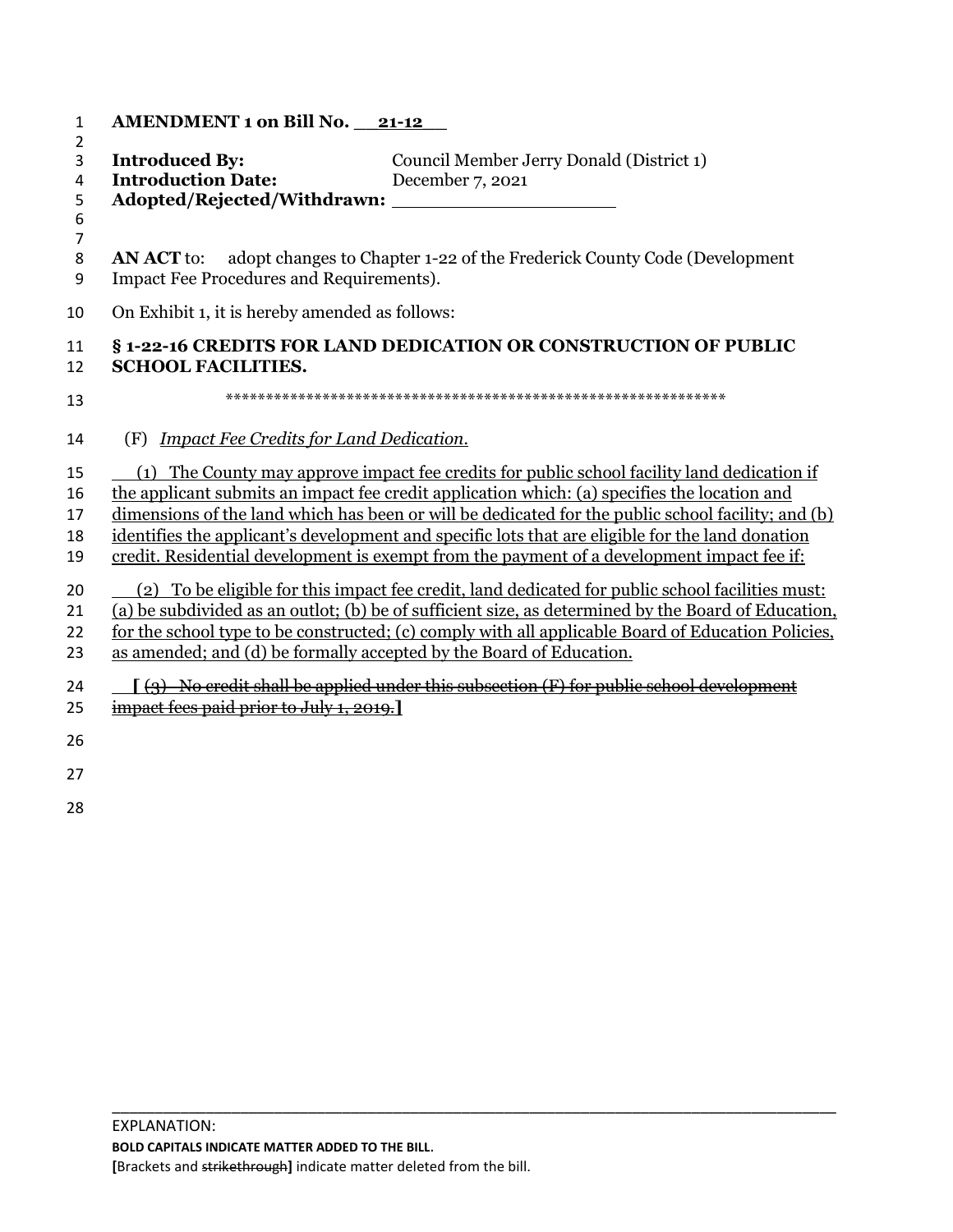| <b>AMENDMENT 2 on Bill No. 21-12</b>                          |                                                                                                                                                                                                                                                                                            |
|---------------------------------------------------------------|--------------------------------------------------------------------------------------------------------------------------------------------------------------------------------------------------------------------------------------------------------------------------------------------|
| <b>Introduced By:</b><br><b>Introduction Date:</b>            | Council Member Jessica Fitzwater (District 4)<br>December 7, 2021                                                                                                                                                                                                                          |
|                                                               |                                                                                                                                                                                                                                                                                            |
| <b>AN ACT</b> to:<br>Impact Fee Procedures and Requirements). | adopt changes to Chapter 1-22 of the Frederick County Code (Development                                                                                                                                                                                                                    |
| On Exhibit 1, it is hereby amended as follows:                |                                                                                                                                                                                                                                                                                            |
| § 1-22-7. EXEMPTIONS/WAIVERS.                                 |                                                                                                                                                                                                                                                                                            |
|                                                               |                                                                                                                                                                                                                                                                                            |
| (F) Exemption for affordable housing program.                 |                                                                                                                                                                                                                                                                                            |
|                                                               | (1) Residential development is exempt from the payment of a development impact fee if:                                                                                                                                                                                                     |
| <sub>or</sub>                                                 | (a) The residential development is financed, in whole or part, by public funding that<br>requires mortgage restrictions or recorded covenants restricting the rental or sale of the housing<br>units to lower income residents in accordance with specific government program requirements |
|                                                               | (b) The residential development is developed by a nonprofit organization that:                                                                                                                                                                                                             |
| Code for a period of at least 3 years; and                    | 1. Has been exempt from federal taxation under $\S$ 501(c)(3) of the Internal Revenue                                                                                                                                                                                                      |
| development; and                                              | 2. Requires the homebuyer to participate in the construction of the residential                                                                                                                                                                                                            |
| than 60% of the Frederick County area median income.          | (2) The initial purchaser of the residential development may not have an income greater                                                                                                                                                                                                    |
| include:                                                      | (3) Rental housing must be financed by public funding with mortgage restrictions that                                                                                                                                                                                                      |
| for at least $\sqrt{25/40}$ years; and                        | (a) A requirement that the residential units must be part of an affordable housing program                                                                                                                                                                                                 |
| than 60% of the Frederick County area median income.          | (b) Each residential unit shall be occupied by a household with initial income no greater                                                                                                                                                                                                  |
| fee immediately.                                              | (4) If the residential development fails to continue to satisfy the requirements for this<br>development impact fee exemption, the owner of the property shall pay the development impact                                                                                                  |
|                                                               | (5) FOR PROPERTIES SUBJECT TO AN AFFORDABLE HOUSING LAND TRUST<br>AGREEMENT, THE IMPACT FEE EXEMPTION WILL CONTINUE AS LONG AS<br>THE PROPERTY REMAINS SUBJECT TO AN AFFORDABLE HOUSING LAND<br>TRUST AGREEMENT BETWEEN THE FREDERICK COUNTY AFFORDABLE                                    |